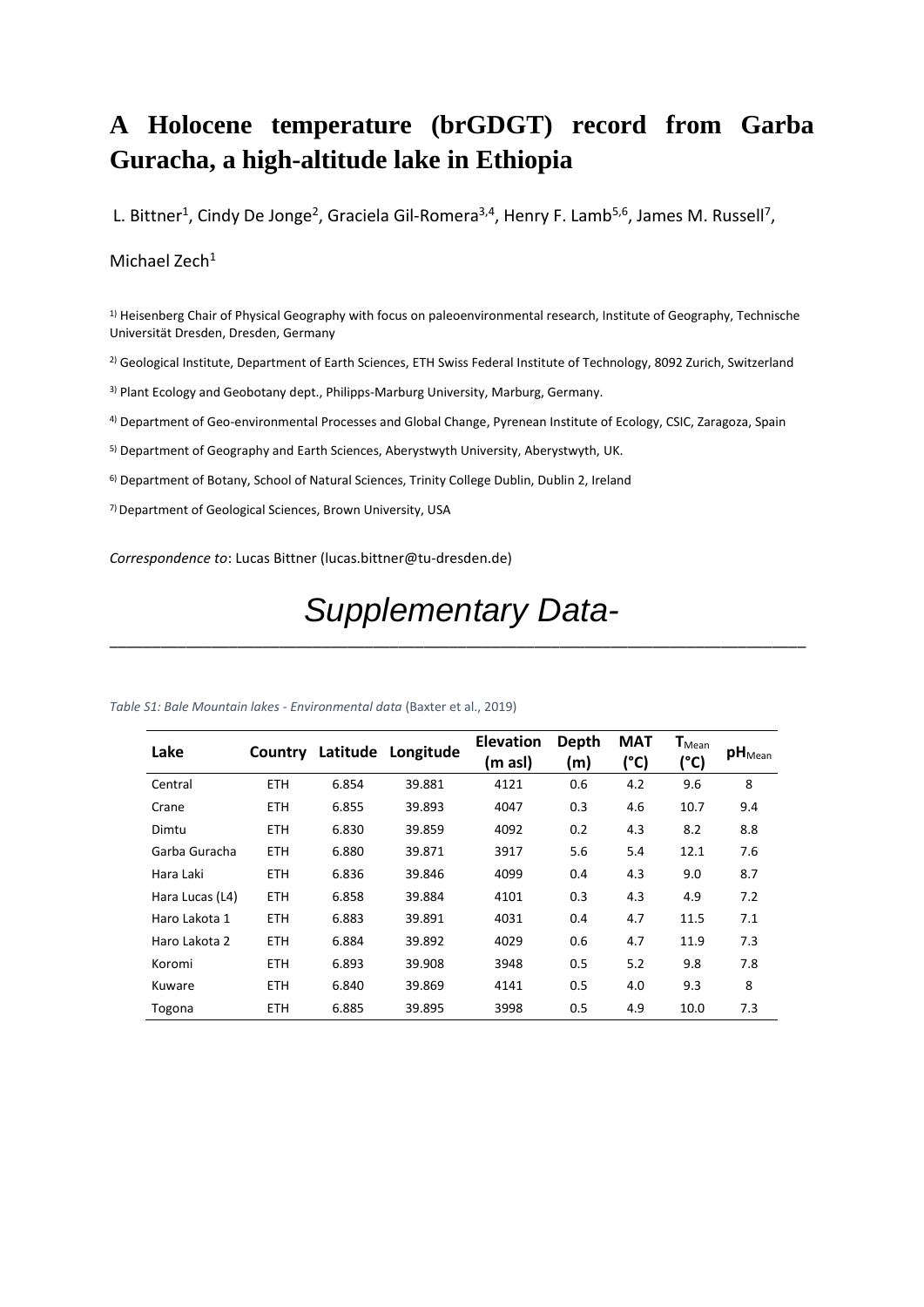*Table S2: Bale Mountain lakes – Fractional abundance of brGDGT*

|                 |        | branched Glycerol Dialkyl Glycerol Tetraethers (brGDGT) |        |            |        |            |        |                |                 |        |        |             |        |        |                  |
|-----------------|--------|---------------------------------------------------------|--------|------------|--------|------------|--------|----------------|-----------------|--------|--------|-------------|--------|--------|------------------|
| Lake            | la     | Ib                                                      | lc     | <b>Ila</b> | IIb    | <b>IIc</b> | $I$ la | I <sub>1</sub> | $\mathsf{IIc}'$ | Illa   | IIIb   | <b>IIIc</b> | Illa'  | IIIb'  | III <sub>c</sub> |
| Central         | 0.0911 | 0.0223                                                  | 0.0036 | 0.1912     | 0.0548 | 0.0071     | 0.1921 | 0.0077         | 0.0004          | 0.2057 | 0.0063 | 0.0015      | 0.2148 | 0.0911 | 0.0223           |
| Crane           | 0.1141 | 0.0750                                                  | 0.0216 | 0.2535     | 0.1322 | 0.0221     | 0.0632 | 0.0095         | 0.0012          | 0.2270 | 0.0104 | 0.0025      | 0.0644 | 0.1141 | 0.0750           |
| Dimtu           | 0.0940 | 0.0133                                                  | 0.0020 | 0.1899     | 0.0200 | 0.0024     | 0.2083 | 0.0075         | 0.0003          | 0.2376 | 0.0023 | 0.0004      | 0.2209 | 0.0940 | 0.0133           |
| Garba Gurach    | 0.0931 | 0.0198                                                  | 0.0044 | 0.1480     | 0.0591 | 0.0046     | 0.1526 | 0.0359         | 0.0020          | 0.2202 | 0.0066 | 0.0007      | 0.2434 | 0.0931 | 0.0198           |
| Hara Laki       | 0.1611 | 0.0279                                                  | 0.0053 | 0.2735     | 0.0443 | 0.0091     | 0.1479 | 0.0067         | 0.0001          | 0.2124 | 0.0037 | 0.0013      | 0.1052 | 0.1611 | 0.0279           |
| Hara Lucas (L4) | 0.1049 | 0.0426                                                  | 0.0138 | 0.2520     | 0.1247 | 0.0164     | 0.0718 | 0.0090         | 0.0005          | 0.2632 | 0.0113 | 0.0018      | 0.0865 | 0.1049 | 0.0426           |
| Haro Lakota 1   | 0.1449 | 0.0222                                                  | 0.0084 | 0.2139     | 0.0304 | 0.0057     | 0.2055 | 0.0066         | 0.0001          | 0.1761 | 0.0035 | 0.0008      | 0.1798 | 0.1449 | 0.0222           |
| Haro Lakota 2   | 0.1271 | 0.0457                                                  | 0.0114 | 0.2865     | 0.0979 | 0.0122     | 0.0693 | 0.0064         | 0.0004          | 0.2659 | 0.0077 | 0.0008      | 0.0675 | 0.1271 | 0.0457           |
| Koromi          | 0.1235 | 0.0548                                                  | 0.0169 | 0.2702     | 0.1121 | 0.0178     | 0.0666 | 0.0088         | 0.0008          | 0.2489 | 0.0081 | 0.0012      | 0.0686 | 0.1235 | 0.0548           |
| Kuware          | 0.0737 | 0.0212                                                  | 0.0037 | 0.0468     | 0.0362 | 0.0047     | 0.2021 | 0.0366         | 0.0012          | 0.0817 | 0.0070 | 0.0017      | 0.4743 | 0.0737 | 0.0212           |
| Togona          | 0.1293 | 0.0336                                                  | 0.0062 | 0.2875     | 0.0914 | 0.0089     | 0.0698 | 0.0072         | 0.0000          | 0.2864 | 0.0074 | 0.0007      | 0.0713 | 0.1293 | 0.0336           |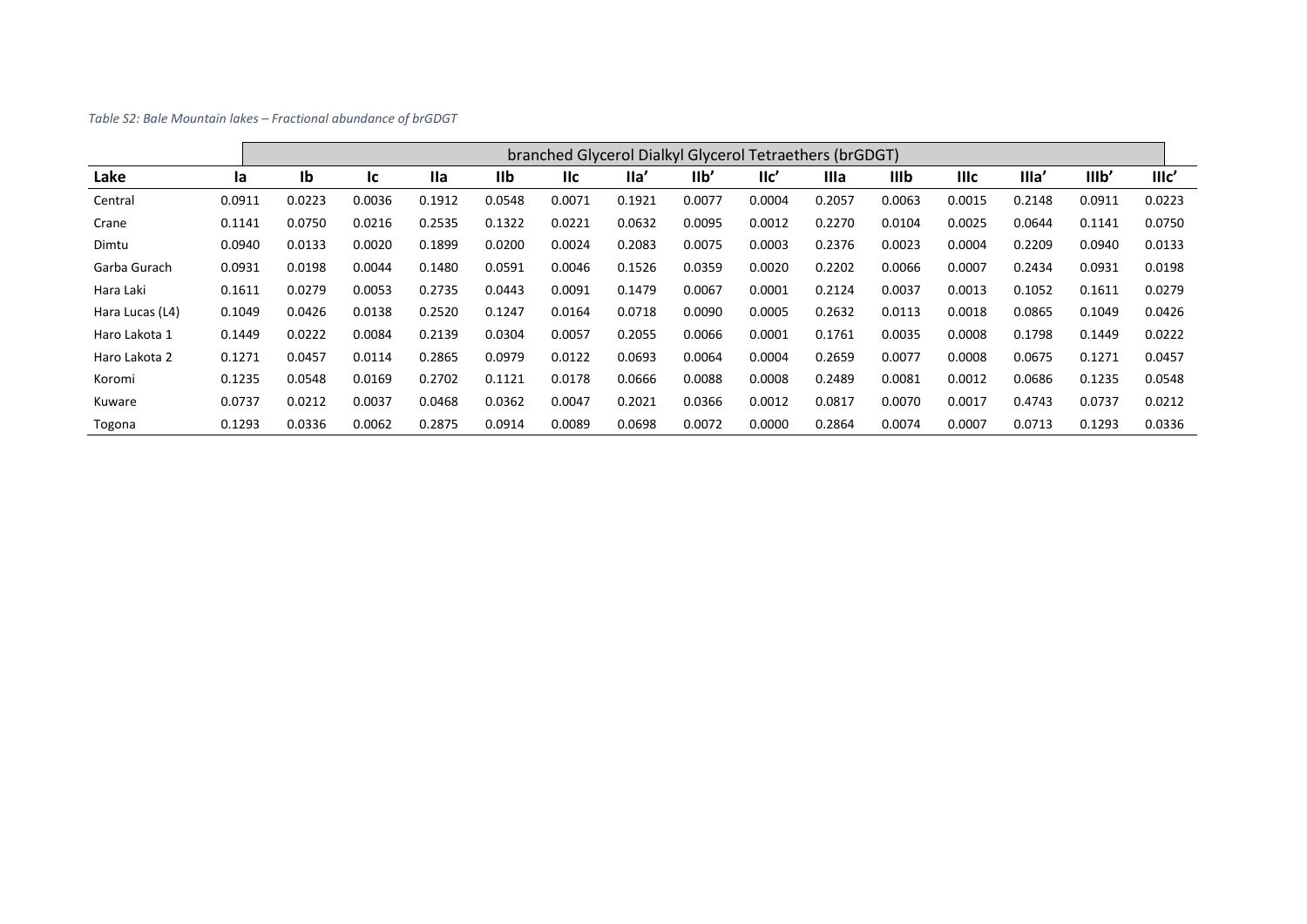| Table S3: Garba Guracha sediment core – Fractional abundance of brGDGT |  |
|------------------------------------------------------------------------|--|
|                                                                        |  |

|                  |       | branched Glycerol Dialkyl Glycerol Tetraethers (brGDGT) |       |            |       |            |       |       |       |       |       |             |       |       |       |            |         |
|------------------|-------|---------------------------------------------------------|-------|------------|-------|------------|-------|-------|-------|-------|-------|-------------|-------|-------|-------|------------|---------|
| Age (cal yrs BP) | la    | Ib                                                      | Ic    | <b>Ila</b> | IIb   | <b>IIc</b> | lla'  | I1b'  | llc'  | Illa  | IIIb  | <b>IIIc</b> | Illa' | llib' | IIIc' | <b>BIT</b> | CBT'    |
| 531              | 0.122 | 0.037                                                   | 0.010 | 0.155      | 0.071 | 0.011      | 0.142 | 0.038 | 0.002 | 0.198 | 0.012 | 0.002       | 0.195 | 0.006 | 0.001 | 1.00       | $-0.08$ |
| 931              | 0.120 | 0.032                                                   | 0.009 | 0.178      | 0.077 | 0.010      | 0.147 | 0.027 | 0.001 | 0.171 | 0.012 | 0.002       | 0.206 | 0.007 | 0.001 | 0.99       | $-0.07$ |
| 1442             | 0.120 | 0.028                                                   | 0.008 | 0.178      | 0.070 | 0.009      | 0.141 | 0.029 | 0.001 | 0.199 | 0.010 | 0.002       | 0.197 | 0.007 | 0.001 | 0.99       | $-0.11$ |
| 1588             | 0.144 | 0.033                                                   | 0.007 | 0.175      | 0.063 | 0.009      | 0.171 | 0.031 | 0.001 | 0.175 | 0.008 | 0.002       | 0.173 | 0.005 | 0.001 | 0.99       | $-0.10$ |
| 1850             | 0.137 | 0.029                                                   | 0.007 | 0.190      | 0.059 | 0.007      | 0.139 | 0.019 | 0.001 | 0.196 | 0.007 | 0.002       | 0.202 | 0.003 | 0.001 | 0.99       | $-0.15$ |
| 2136             | 0.136 | 0.027                                                   | 0.007 | 0.165      | 0.054 | 0.007      | 0.166 | 0.037 | 0.003 | 0.155 | 0.008 | 0.001       | 0.223 | 0.008 | 0.001 | 0.99       | $-0.01$ |
| 2550             | 0.126 | 0.032                                                   | 0.011 | 0.153      | 0.051 | 0.008      | 0.187 | 0.047 | 0.004 | 0.142 | 0.007 | 0.001       | 0.222 | 0.008 | 0.001 | 0.99       | 0.06    |
| 2962             | 0.127 | 0.023                                                   | 0.010 | 0.157      | 0.048 | 0.008      | 0.194 | 0.044 | 0.004 | 0.145 | 0.007 | 0.001       | 0.223 | 0.008 | 0.001 | 0.99       | 0.05    |
| 3251             | 0.144 | 0.026                                                   | 0.011 | 0.177      | 0.046 | 0.008      | 0.177 | 0.035 | 0.002 | 0.134 | 0.008 | 0.001       | 0.222 | 0.008 | 0.001 | 0.99       | $-0.00$ |
| 3508             | 0.135 | 0.026                                                   | 0.011 | 0.188      | 0.055 | 0.010      | 0.166 | 0.034 | 0.002 | 0.141 | 0.008 | 0.001       | 0.215 | 0.008 | 0.001 | 0.99       | $-0.02$ |
| 3887             | 0.156 | 0.028                                                   | 0.011 | 0.206      | 0.051 | 0.011      | 0.160 | 0.025 | 0.001 | 0.129 | 0.008 | 0.001       | 0.207 | 0.006 | 0.001 | 1.00       | $-0.08$ |
| 4259             | 0.166 | 0.026                                                   | 0.010 | 0.178      | 0.039 | 0.021      | 0.181 | 0.027 | 0.009 | 0.131 | 0.006 | 0.001       | 0.197 | 0.005 | 0.001 | 1.00       | $-0.04$ |
| 4540             | 0.161 | 0.029                                                   | 0.009 | 0.212      | 0.072 | 0.009      | 0.134 | 0.029 | 0.002 | 0.194 | 0.010 | 0.002       | 0.131 | 0.005 | 0.001 | 1.00       | $-0.26$ |
| 4702             | 0.167 | 0.031                                                   | 0.009 | 0.226      | 0.078 | 0.009      | 0.124 | 0.032 | 0.003 | 0.209 | 0.011 | 0.002       | 0.094 | 0.006 | 0.000 | 1.00       | $-0.35$ |
| 5167             | 0.189 | 0.026                                                   | 0.005 | 0.240      | 0.078 | 0.006      | 0.118 | 0.023 | 0.000 | 0.203 | 0.013 | 0.001       | 0.093 | 0.005 | 0.000 | 1.00       | $-0.41$ |
| 5761             | 0.199 | 0.035                                                   | 0.008 | 0.238      | 0.086 | 0.010      | 0.121 | 0.019 | 0.001 | 0.193 | 0.012 | 0.002       | 0.074 | 0.005 | 0.001 | 1.00       | $-0.44$ |
| 6449             | 0.171 | 0.029                                                   | 0.025 | 0.201      | 0.069 | 0.011      | 0.105 | 0.019 | 0.001 | 0.247 | 0.011 | 0.002       | 0.098 | 0.010 | 0.001 | 1.00       | $-0.38$ |
| 6875             | 0.193 | 0.033                                                   | 0.009 | 0.248      | 0.084 | 0.011      | 0.092 | 0.014 | 0.001 | 0.225 | 0.014 | 0.002       | 0.071 | 0.003 | 0.001 | 1.00       | $-0.54$ |
| 7267             | 0.209 | 0.035                                                   | 0.009 | 0.207      | 0.082 | 0.012      | 0.130 | 0.025 | 0.001 | 0.205 | 0.009 | 0.002       | 0.068 | 0.005 | 0.001 | 1.00       | $-0.42$ |
| 7680             | 0.177 | 0.043                                                   | 0.018 | 0.223      | 0.103 | 0.018      | 0.086 | 0.021 | 0.001 | 0.202 | 0.015 | 0.002       | 0.085 | 0.005 | 0.001 | 1.00       | $-0.44$ |
| 8107             | 0.179 | 0.038                                                   | 0.017 | 0.265      | 0.082 | 0.015      | 0.080 | 0.021 | 0.002 | 0.205 | 0.014 | 0.002       | 0.075 | 0.005 | 0.001 | 1.00       | $-0.51$ |
| 8407             | 0.194 | 0.039                                                   | 0.013 | 0.254      | 0.076 | 0.014      | 0.098 | 0.019 | 0.002 | 0.199 | 0.010 | 0.002       | 0.072 | 0.006 | 0.001 | 1.00       | $-0.49$ |
| 8791             | 0.178 | 0.035                                                   | 0.014 | 0.240      | 0.073 | 0.012      | 0.118 | 0.034 | 0.004 | 0.180 | 0.009 | 0.002       | 0.089 | 0.011 | 0.001 | 1.00       | $-0.34$ |
| 9225             | 0.157 | 0.050                                                   | 0.024 | 0.235      | 0.117 | 0.022      | 0.074 | 0.016 | 0.002 | 0.208 | 0.015 | 0.003       | 0.073 | 0.005 | 0.001 | 1.00       | $-0.49$ |
| 9512             | 0.163 | 0.052                                                   | 0.024 | 0.229      | 0.117 | 0.023      | 0.088 | 0.021 | 0.001 | 0.199 | 0.013 | 0.002       | 0.061 | 0.006 | 0.001 | 1.00       | $-0.47$ |
| 9757             | 0.138 | 0.052                                                   | 0.026 | 0.205      | 0.122 | 0.024      | 0.083 | 0.022 | 0.002 | 0.245 | 0.011 | 0.003       | 0.063 | 0.004 | 0.001 | 1.00       | $-0.47$ |
| 9923             | 0.156 | 0.052                                                   | 0.027 | 0.206      | 0.128 | 0.026      | 0.100 | 0.019 | 0.001 | 0.191 | 0.017 | 0.003       | 0.068 | 0.005 | 0.001 | 1.00       | $-0.40$ |
| 10060            | 0.138 | 0.041                                                   | 0.022 | 0.194      | 0.106 | 0.019      | 0.092 | 0.036 | 0.005 | 0.256 | 0.010 | 0.002       | 0.072 | 0.006 | 0.001 | 0.99       | $-0.40$ |
| 10212            | 0.130 | 0.041                                                   | 0.017 | 0.224      | 0.096 | 0.015      | 0.086 | 0.013 | 0.001 | 0.280 | 0.013 | 0.002       | 0.078 | 0.005 | 0.001 | 1.00       | $-0.50$ |
| 10457            | 0.107 | 0.034                                                   | 0.015 | 0.180      | 0.071 | 0.010      | 0.122 | 0.025 | 0.003 | 0.293 | 0.011 | 0.003       | 0.120 | 0.006 | 0.001 | 0.99       | $-0.30$ |
| 10693            | 0.114 | 0.025                                                   | 0.011 | 0.183      | 0.058 | 0.009      | 0.108 | 0.009 | 0.000 | 0.307 | 0.012 | 0.003       | 0.156 | 0.003 | 0.000 | 0.98       | $-0.32$ |
| 11186            | 0.103 | 0.027                                                   | 0.013 | 0.172      | 0.057 | 0.011      | 0.100 | 0.012 | 0.001 | 0.324 | 0.010 | 0.004       | 0.155 | 0.009 | 0.001 | 0.88       | $-0.31$ |
| 11678            | 0.112 | 0.029                                                   | 0.014 | 0.174      | 0.060 | 0.013      | 0.106 | 0.011 | 0.000 | 0.281 | 0.013 | 0.005       | 0.172 | 0.009 | 0.000 | 0.88       | $-0.26$ |
| 12078            | 0.098 | 0.026                                                   | 0.013 | 0.160      | 0.055 | 0.011      | 0.104 | 0.012 | 0.001 | 0.302 | 0.011 | 0.005       | 0.193 | 0.009 | 0.001 | 0.86       | $-0.23$ |
| 12229            | 0.103 | 0.028                                                   | 0.014 | 0.181      | 0.054 | 0.011      | 0.107 | 0.015 | 0.000 | 0.289 | 0.011 | 0.005       | 0.172 | 0.008 | 0.001 | 0.88       | $-0.26$ |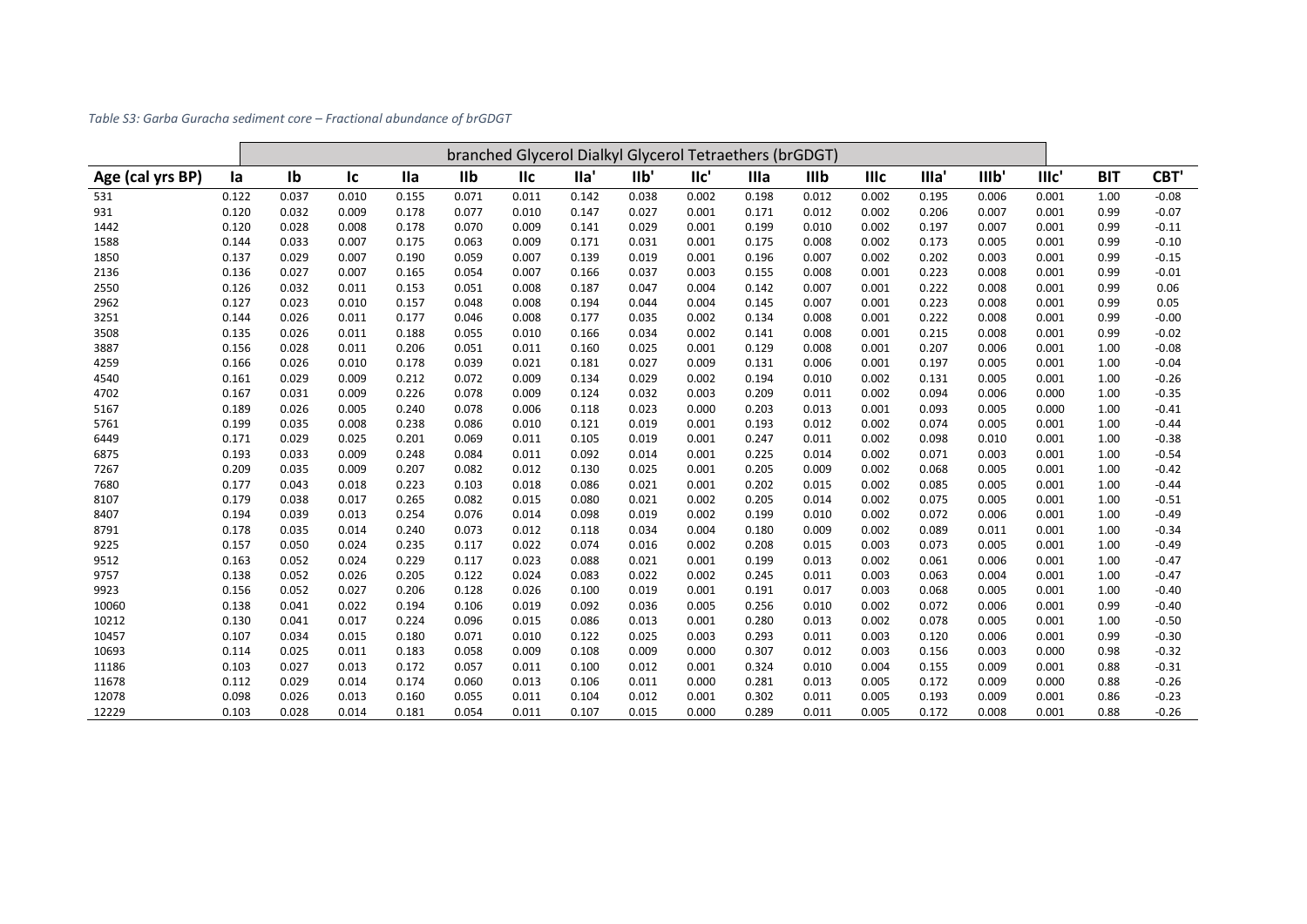|              |                                             | Calibrations |                        |                              | Temperature reconstruction °C |                        |  |  |  |
|--------------|---------------------------------------------|--------------|------------------------|------------------------------|-------------------------------|------------------------|--|--|--|
|              | Age<br>$MBT'_{5ME}$<br>$MBT'_{5ME} + IIIa'$ |              |                        | MAT= -1.8299 + 33.304 x      | MAT= -1.4734 + 35.777 x       | MAT= -0.773 + 35.646 x |  |  |  |
| (cal yrs BP) |                                             |              | la/(la+lla+llla+llla') | $\mathbf{MBT'}_{5\text{ME}}$ | $MBT'_{5ME} + IIIa'$          | la/(la+lla+llla+llla') |  |  |  |
| 531          | 0.28                                        | 0.21         | 0.18                   | 7.47                         | 6.07                          | 5.32                   |  |  |  |
| 931          | 0.27                                        | 0.20         | 0.18                   | 7.16                         | 5.71                          | 5.16                   |  |  |  |
| 1442         | 0.26                                        | 0.19         | 0.17                   | 6.69                         | 5.45                          | 4.99                   |  |  |  |
| 1588         | 0.30                                        | 0.24         | 0.22                   | 8.31                         | 7.01                          | 6.55                   |  |  |  |
| 1850         | 0.28                                        | 0.21         | 0.19                   | 7.42                         | 6.04                          | 5.58                   |  |  |  |
| 2136         | 0.31                                        | 0.22         | 0.20                   | 8.46                         | 6.40                          | 5.97                   |  |  |  |
| 2550         | 0.32                                        | 0.23         | 0.20                   | 8.93                         | 6.64                          | 5.82                   |  |  |  |
| 2962         | 0.31                                        | 0.22         | 0.20                   | 8.48                         | 6.27                          | 5.79                   |  |  |  |
| 3251         | 0.33                                        | 0.24         | 0.21                   | 9.19                         | 6.94                          | 6.41                   |  |  |  |
| 3508         | 0.30                                        | 0.22         | 0.20                   | 8.31                         | 6.40                          | 5.91                   |  |  |  |
| 3887         | 0.33                                        | 0.24         | 0.22                   | 9.12                         | 7.24                          | 6.79                   |  |  |  |
| 4259         | 0.35                                        | 0.26         | 0.25                   | 9.95                         | 7.94                          | 7.67                   |  |  |  |
| 4540         | 0.29                                        | 0.24         | 0.23                   | 7.86                         | 7.26                          | 7.08                   |  |  |  |
| 4702         | 0.28                                        | 0.25         | 0.24                   | 7.65                         | 7.55                          | 7.41                   |  |  |  |
| 5167         | 0.29                                        | 0.26         | 0.26                   | 7.98                         | 7.90                          | 8.14                   |  |  |  |
| 5761         | 0.31                                        | 0.29         | 0.28                   | 8.66                         | 8.81                          | 8.95                   |  |  |  |
| 6449         | 0.30                                        | 0.26         | 0.24                   | 8.13                         | 7.99                          | 7.34                   |  |  |  |
| 6875         | 0.29                                        | 0.27         | 0.26                   | 7.91                         | 8.14                          | 8.19                   |  |  |  |
| 7267         | 0.33                                        | 0.31         | 0.30                   | 9.29                         | 9.49                          | 9.72                   |  |  |  |
| 7680         | 0.30                                        | 0.27         | 0.26                   | 8.26                         | 8.31                          | 8.05                   |  |  |  |
| 8107         | 0.29                                        | 0.27         | 0.25                   | 7.89                         | 8.07                          | 7.66                   |  |  |  |
| 8407         | 0.31                                        | 0.29         | 0.27                   | 8.58                         | 8.78                          | 8.47                   |  |  |  |
| 8791         | 0.31                                        | 0.28         | 0.26                   | 8.48                         | 8.40                          | 8.08                   |  |  |  |
| 9225         | 0.28                                        | 0.26         | 0.23                   | 7.62                         | 7.84                          | 7.16                   |  |  |  |
| 9512         | 0.30                                        | 0.28         | 0.25                   | 8.04                         | 8.39                          | 7.74                   |  |  |  |
| 9757         | 0.27                                        | 0.25         | 0.21                   | 7.00                         | 7.33                          | 6.38                   |  |  |  |
| 9923         | 0.30                                        | 0.28         | 0.25                   | 8.15                         | 8.39                          | 7.80                   |  |  |  |
| 10060        | 0.26                                        | 0.24         | 0.21                   | 6.79                         | 7.00                          | 6.28                   |  |  |  |
| 10212        | 0.23                                        | 0.21         | 0.18                   | 5.96                         | 6.15                          | 5.33                   |  |  |  |
| 10457        | 0.22                                        | 0.19         | 0.15                   | 5.46                         | 5.23                          | 4.26                   |  |  |  |
| 10693        | 0.21                                        | 0.17         | 0.15                   | 5.25                         | 4.76                          | 4.15                   |  |  |  |
| 11186        | 0.20                                        | 0.17         | 0.14                   | 4.91                         | 4.46                          | 3.67                   |  |  |  |
| 11678        | 0.23                                        | 0.18         | 0.15                   | 5.72                         | 5.00                          | 4.20                   |  |  |  |
| 12078        | 0.21                                        | 0.16         | 0.13                   | 5.02                         | 4.23                          | 3.45                   |  |  |  |
| 12229        | 0.21                                        | 0.17         | 0.14                   | 5.31                         | 4.65                          | 3.74                   |  |  |  |

*Table S4: Garba Guracha sediment core – Calibrations and temperature reconstruction*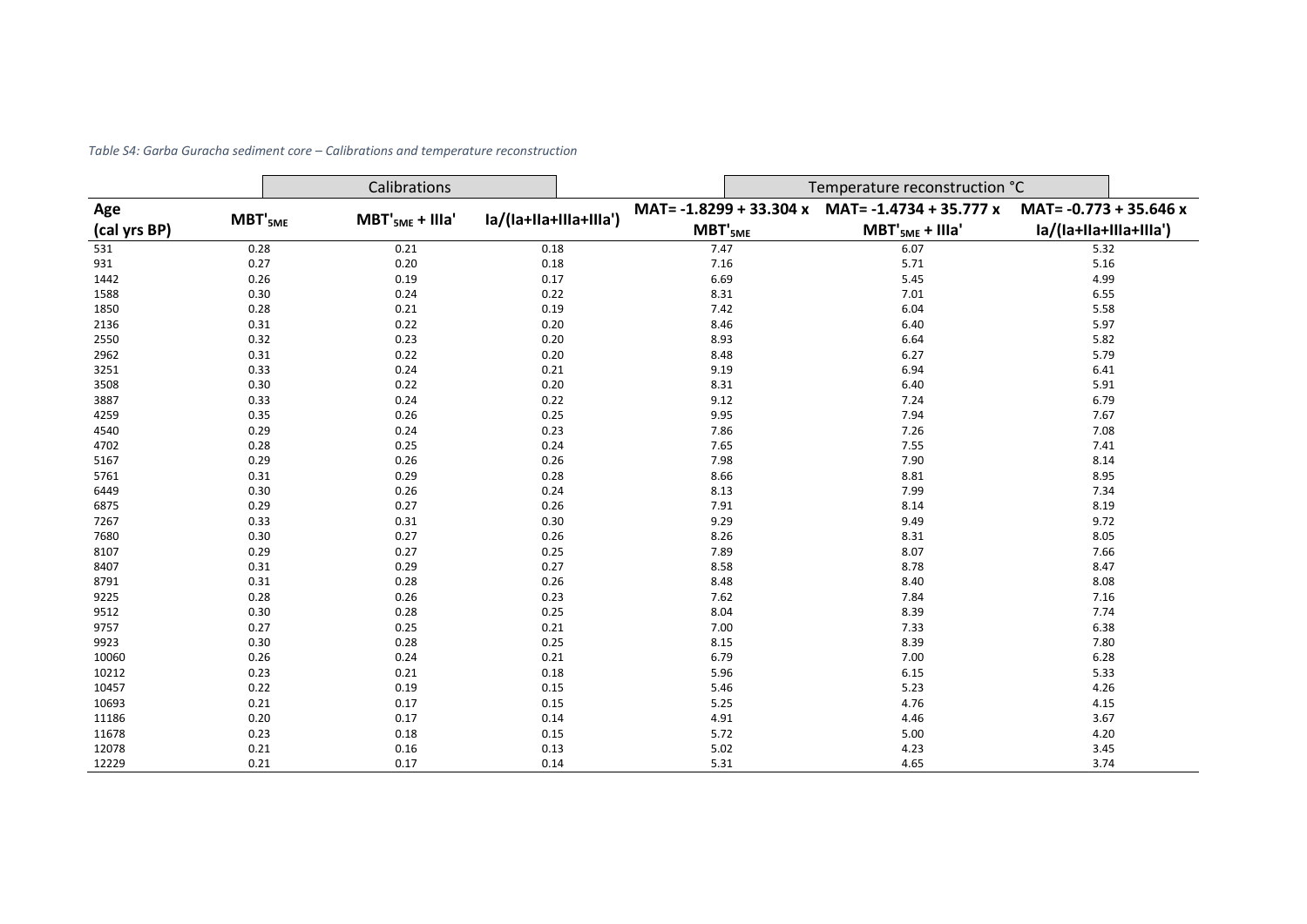

Figure S1: A) Barplot of average brGDGT percentages in East African lake surface sediments (Baxter et al., 2019; Russell et al., 2018), with standard deviation plotted as error flags and PCA of brGDGTs of Eastern African *lakes - B) PC1 vs PC2 and C) PC1 vs PC3 - lakes >10°C (purple) and lakes <10°C (red and green); Bale Mountain lakes* (Baxter et al., 2019) *(turquoise).*